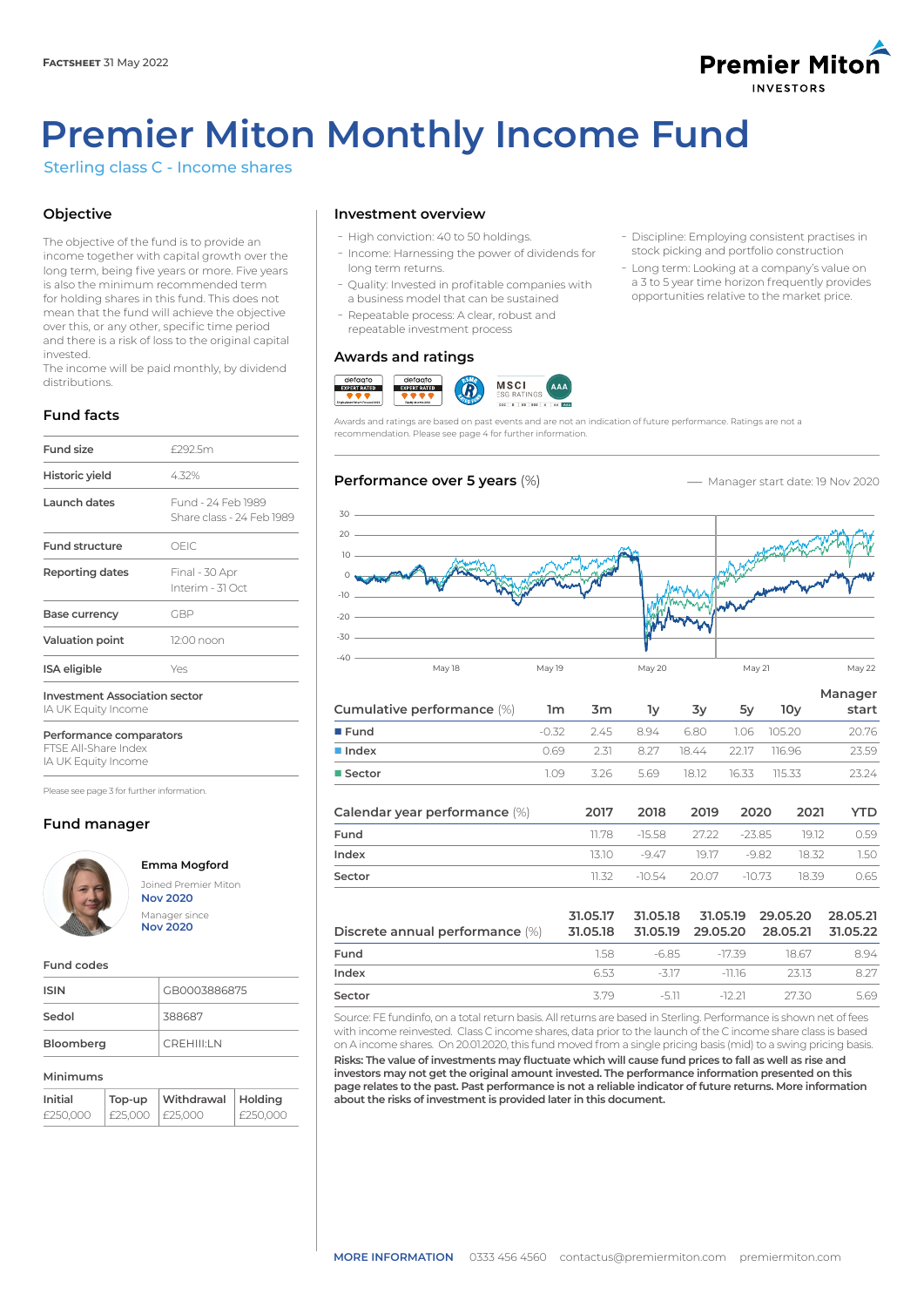# **Portfolio breakdown**

| <b>Top 10 holdings (%)</b>      | Sector $(\%)$                        |                |                        |
|---------------------------------|--------------------------------------|----------------|------------------------|
|                                 | Top 10 holdings<br>Rest of portfolio | 37.0%<br>63.1% |                        |
| <b>RELX Group</b>               |                                      | 4.6            | Industrial             |
| GSK PLC                         |                                      | 4.3            | Financials             |
| Smiths Group                    |                                      | 4.2            | $\blacksquare$ Consume |
| <b>BAE Systems</b>              |                                      | 4.1            | Health Ca              |
| <b>British American Tobacco</b> |                                      | 4.0            | Utilities              |
| Unilever                        |                                      | 3.9            | Information            |
| Sanofi                          |                                      | 3.1            | $\blacksquare$ Energy  |
| Smith & Nephew                  |                                      | 3.1            | $\blacksquare$ Consume |
| National Grid                   |                                      | 3.0            | Real Estat             |
|                                 |                                      |                |                        |

Bunzl 2.9

| $3e$ CLUI $(70)$         |      |
|--------------------------|------|
|                          |      |
| Industrials              | 23.2 |
| Financials               | 21.8 |
| Consumer Staples         | 12.9 |
| Health Care              | 12.5 |
| <b>Utilities</b>         | 6.2  |
| Information Technology   | 4.8  |
| <b>Energy</b>            | 4.4  |
| Consumer Discretionary   | 4.2  |
| Real Estate              | 3.1  |
| $\blacksquare$ Materials | 3.0  |
| Communication Services   | 2.9  |
| Cash & equivalent        | 1.1  |
|                          |      |

# **Charges**

| Ongoing charges figure (OCF) | 0.90% |
|------------------------------|-------|
| as at 30.04.2021             |       |

The OCF is based on the last year's expenses and may vary from year to year. It excludes the costs of buying or selling assets for the fund (unless these assets are shares of another fund). The OCF includes the annual management charge. Transaction charges will also apply. Please refer to the total costs & [charges document](https://corporate-premiermiton.huguenots.co.uk///srp///documents-id///cc3181fa-6363-43b1-9473-69468f7d177b///Totalcostsandcharges.pdf) for more information.

| Initial charge                 | 0.00% |
|--------------------------------|-------|
| Charges are taken from capital |       |

As the objective of the fund is to treat the generation of income as either an equal or higher priority than capital growth, the fund's charges will be taken from capital instead of income. This may result in higher levels of income payments but could result in capital erosion or constrain capital growth.

### **Income**

|                                                                                                                                                                                                  | 4.32%              |
|--------------------------------------------------------------------------------------------------------------------------------------------------------------------------------------------------|--------------------|
| Historic yield                                                                                                                                                                                   |                    |
| The historic yield reflects the distributions<br>declared over the past twelve months as a<br>percentage of the share prices of the funds.<br>The yield is not guaranteed and will<br>fluctuate. |                    |
| Payment frequency                                                                                                                                                                                | Monthly            |
| <b>Payment dates</b>                                                                                                                                                                             | 28th of each month |
| <b>Ex dividend dates</b>                                                                                                                                                                         |                    |

#### **Income distribution** (pence per share)

Total income distributions in each of the fund's last 5 financial years.

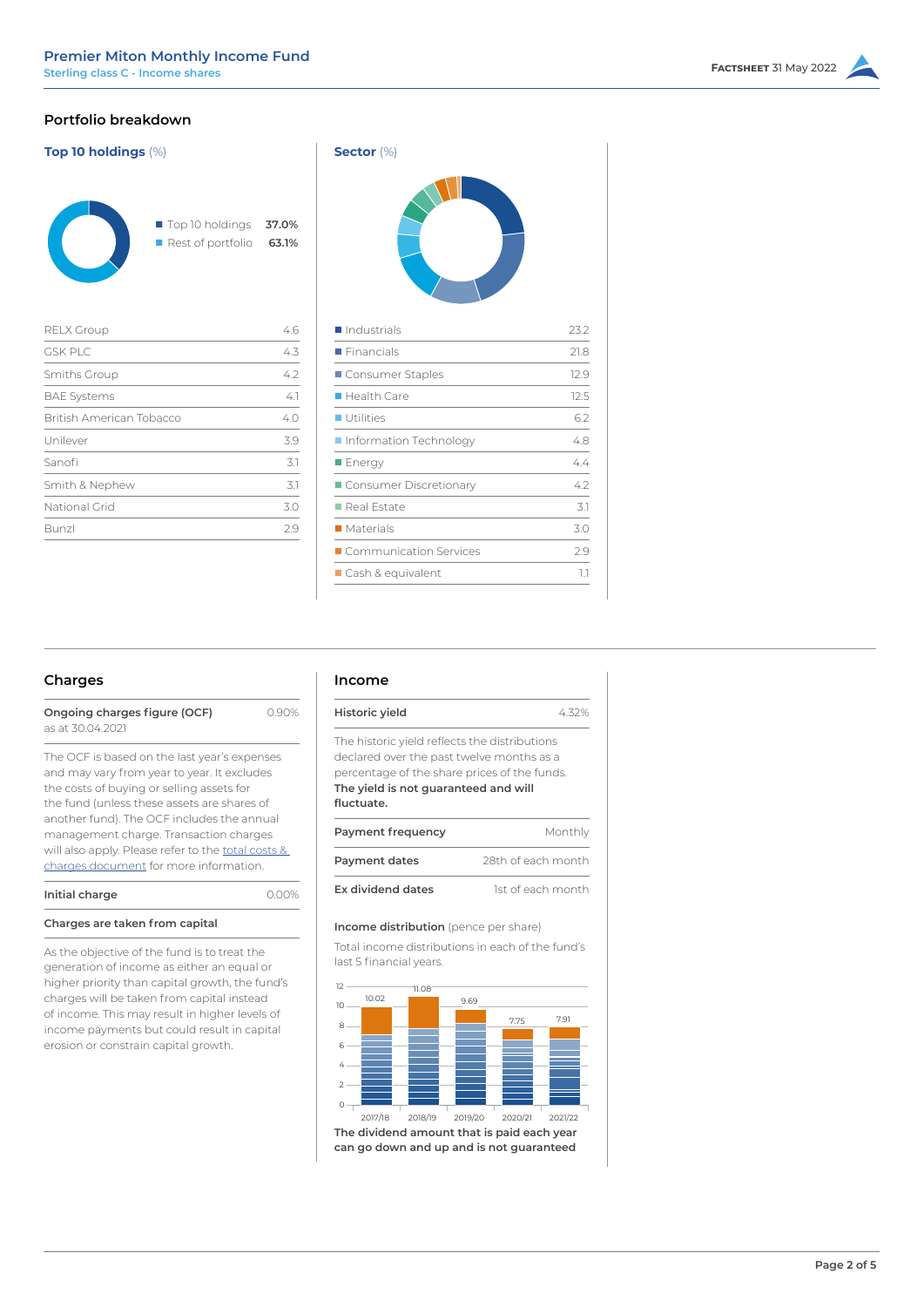| Performance<br>comparators | The fund is classified in the IA UK Equity<br>Income sector, which we believe is a<br>meaningful comparator to help investors                                                                                                                                                                                                                                                                                                                                                                                                                                                                                                                                                                                                       | assess the performance of the fund. As the<br>fund invests in UK companies, we believe<br>the FTSE All-Share Index is also a meaningful                                                                                                                                                                                                                                                                                                                                                                                                                                                                                                                                                                                                                                     | comparator to help investors assess<br>performance.                                                                                                                                                                                                                                                                                                                                                                                                                                                                                                                                                   |
|----------------------------|-------------------------------------------------------------------------------------------------------------------------------------------------------------------------------------------------------------------------------------------------------------------------------------------------------------------------------------------------------------------------------------------------------------------------------------------------------------------------------------------------------------------------------------------------------------------------------------------------------------------------------------------------------------------------------------------------------------------------------------|-----------------------------------------------------------------------------------------------------------------------------------------------------------------------------------------------------------------------------------------------------------------------------------------------------------------------------------------------------------------------------------------------------------------------------------------------------------------------------------------------------------------------------------------------------------------------------------------------------------------------------------------------------------------------------------------------------------------------------------------------------------------------------|-------------------------------------------------------------------------------------------------------------------------------------------------------------------------------------------------------------------------------------------------------------------------------------------------------------------------------------------------------------------------------------------------------------------------------------------------------------------------------------------------------------------------------------------------------------------------------------------------------|
| <b>General risks</b>       | Reference to any stock or fund is not a<br>recommendation for investment purposes.<br>All types of investment carry a degree of risk.<br>It is possible you could lose some, or all, of<br>the money you invest. The level of risk varies<br>depending on the type of investment.<br>Typically, you are less likely to lose money<br>over the long term from an investment that<br>is considered low risk, although potential<br>returns may also be lower. Investments<br>considered higher risk typically offer greater<br>opportunities for better long-term returns,                                                                                                                                                            | though the risk of losing money is also likely<br>to be higher.<br>When you invest, it is important that you<br>understand the risk to your money and are<br>comfortable with that level of risk. If you are<br>unsure, we would recommend that you<br>consult a financial adviser.<br>The value of your investment might not keep<br>up with any rise in the cost of living.<br>You could lose money if financial markets fall.                                                                                                                                                                                                                                                                                                                                            | There is no guarantee that the investment<br>objective of the fund will be achieved.<br>The levels of taxation that apply to income or<br>capital gains from the fund, including any tax<br>relief that may be available, will depend on<br>your personal tax situation.<br>Funds with similar objectives may not<br>perform in the same way as they are likely to<br>have different holdings.<br>Fund performance will be affected by<br>investment decisions made by the fund<br>manager.                                                                                                           |
| Other risks                | Some of the main specific risks of investing in<br>this fund are summarised here. Further detail<br>is available in the prospectus for the fund.<br>Equities<br>Equities (shares) can experience high levels of<br>price fluctuation.<br>Geographic concentration<br>Funds that have a strong focus on a particular<br>country or region can carry a higher risk than<br>funds with a more diversified portfolio.<br>Inflation<br>Higher inflation can lead to some<br>investments falling in value, particularly those<br>with a fixed level of interest, for example<br>government bonds and corporate bonds.<br>Infrastructure<br>Investments are often in large-scale projects<br>whose profitability can be affected by supply | problems or rising prices for raw materials<br>or natural resources. Changes in the wider<br>economy and government regulation can<br>also have a significant influence.<br>Interest rate<br>Changes in central bank interest rates<br>can affect all types of assets, in particular,<br>securities such as government bonds and<br>corporate bonds that generally offer a fixed<br>level of interest. If interest rates go up, the<br>value of a bond may fall, and vice versa.<br>Legal and tax<br>The income or capital gains from investments<br>can sometimes be affected by changes in<br>legal and tax regulations or how these rules<br>are applied.<br>Liquidity<br>In some instances, for example, when market<br>conditions generally are difficult, holdings in | a fund may be difficult to sell and buy at the<br>desired price. The fund value could fall as a<br>result.<br>Operational<br>Processes, systems and controls around your<br>investment might fail. The more complex or<br>unusual the investments that the fund holds.<br>the more likely this is to happen. For example,<br>developing markets may have less reliable<br>systems or lower standards of governance<br>than more developed markets.<br>Property and Real Estate Investment Trusts<br>Property values can rise and fall sharply<br>depending on the strength of a country's<br>economy. |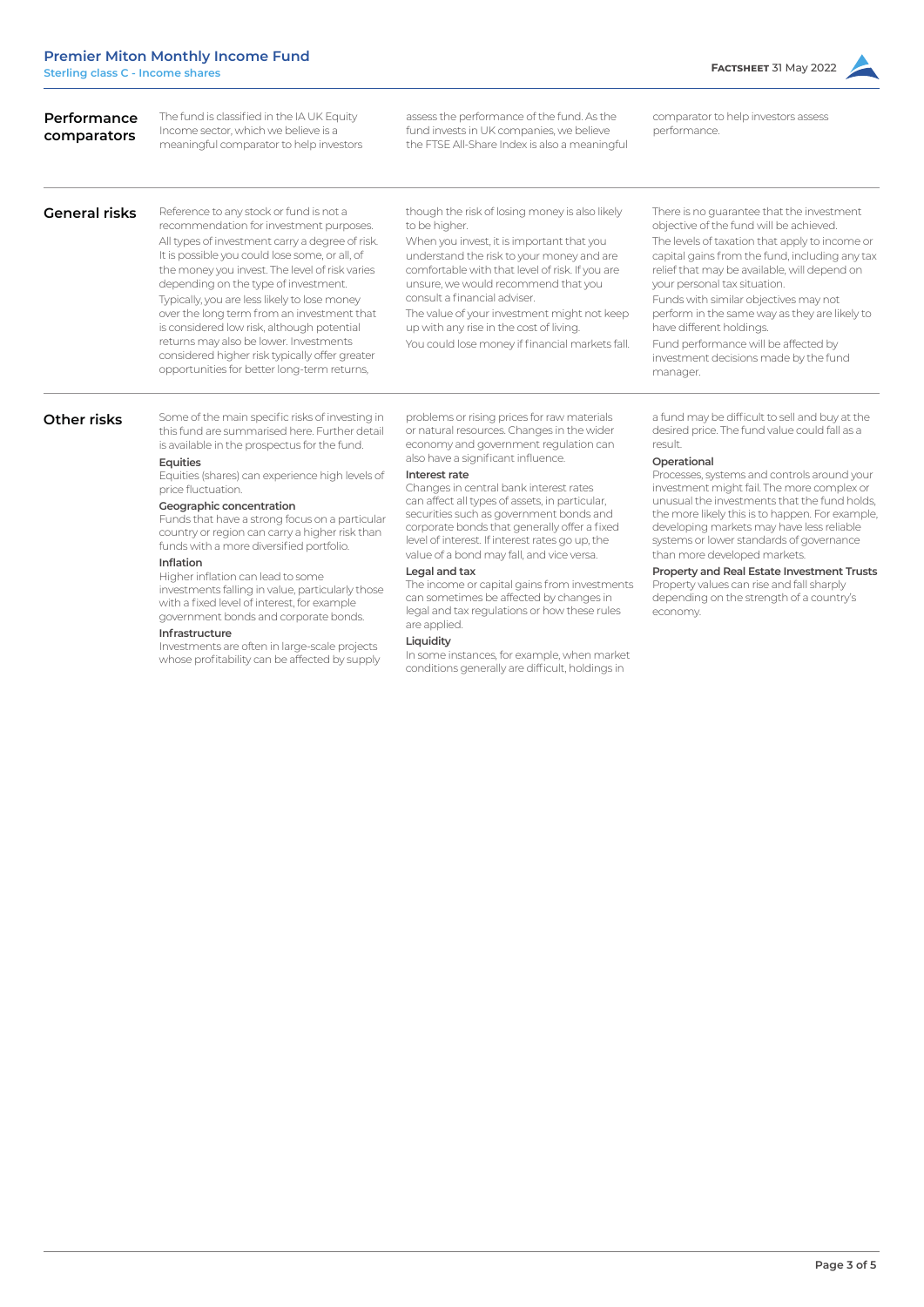# **Ratings, awards and other information**

The methodology and calculations used by the companies or organisations that provide the fund or fund manager awards and ratings are not verified by us and we therefore are unable to accept responsibility for their accuracy. Ratings and awards should not be relied upon for making an investment decision, nor are they an indication, promise or guarantee of future performance of a fund or fund manager.

Source: FTSE International Limited ("FTSE") © FTSE 2022. "FTSE®" is a trade mark of the London Stock Exchange Group companies and is used by FTSE under licence. All rights in the FTSE indices and / or FTSE ratings vest in FTSE and/or its licensors. Neither FTSE nor its licensors accept any liability for any errors or omissions in the FTSE indices and / or FTSE ratings or underlying data. No further distribution of FTSE Data is permitted without FTSE's express written consent.

The Global Industry Classification Standard ("GICS") was developed by and is the exclusive property and a service mark of MSCI Inc. ("MSCI") and Standard

& Poor's, a division of The McGraw-Hill Companies, Inc. ("S&P") and is licensed for use by Premier Miton. Neither MSCI, S&P nor any third party involved in making or compiling the GICS or any GICS classifications makes any express or implied warranties or representations with respect to such standard or classification (or the results to be obtained by the use thereof), and all such parties hereby expressly disclaim all warranties of originality, accuracy, completeness, merchantability and fitness for a particular purpose with respect to any of such standard or classification. Without limiting any of the foregoing, in no event shall MSCI, S&P, any of their affiliates or any third party involved in making or compiling the GICS or any GICS classifications have any liability for any direct, indirect, special, punitive, consequential or any other damages (including lost profits) even if notified of the possibility of such damages.

A swing pricing is where the price can swing to either a bid or an offer basis depending on the investment and redemption activity in the fund. This means the investor selling or buying fund shares bears the associated [dis] investment costs and protects the continuing holders in the fund. Performance could be

shown on a combination of bid, mid or offer prices, depending on the period of reporting. MSCI ESG Research LLC's ("MSCI ESG") Fund Metrics and Ratings (the "Information") provide environmental, social and governance data with respect to underlying securities within more than 31,000 multi-asset class Mutual Funds and ETFs globally. MSCI ESG is a Registered Investment Adviser under the Investment Act of 1940. MSCI ESG materials have not been submitted to, nor received approval from, the US SEC or any other regulatory body. None of the Information constitutes an offer to buy or sell, or a promotion or recommendation of, any security, financial instrument or product or trading strategy nor should it be taken as an indication or guarantee of any future performance, analysis, forecast or prediction. None of the Information can be used to determine which securities to buy or sell or when to buy or sell then. The Information is provided "as is" and the user of the Information assumes the entire risk of any use it may make or permit to be made of the Information.